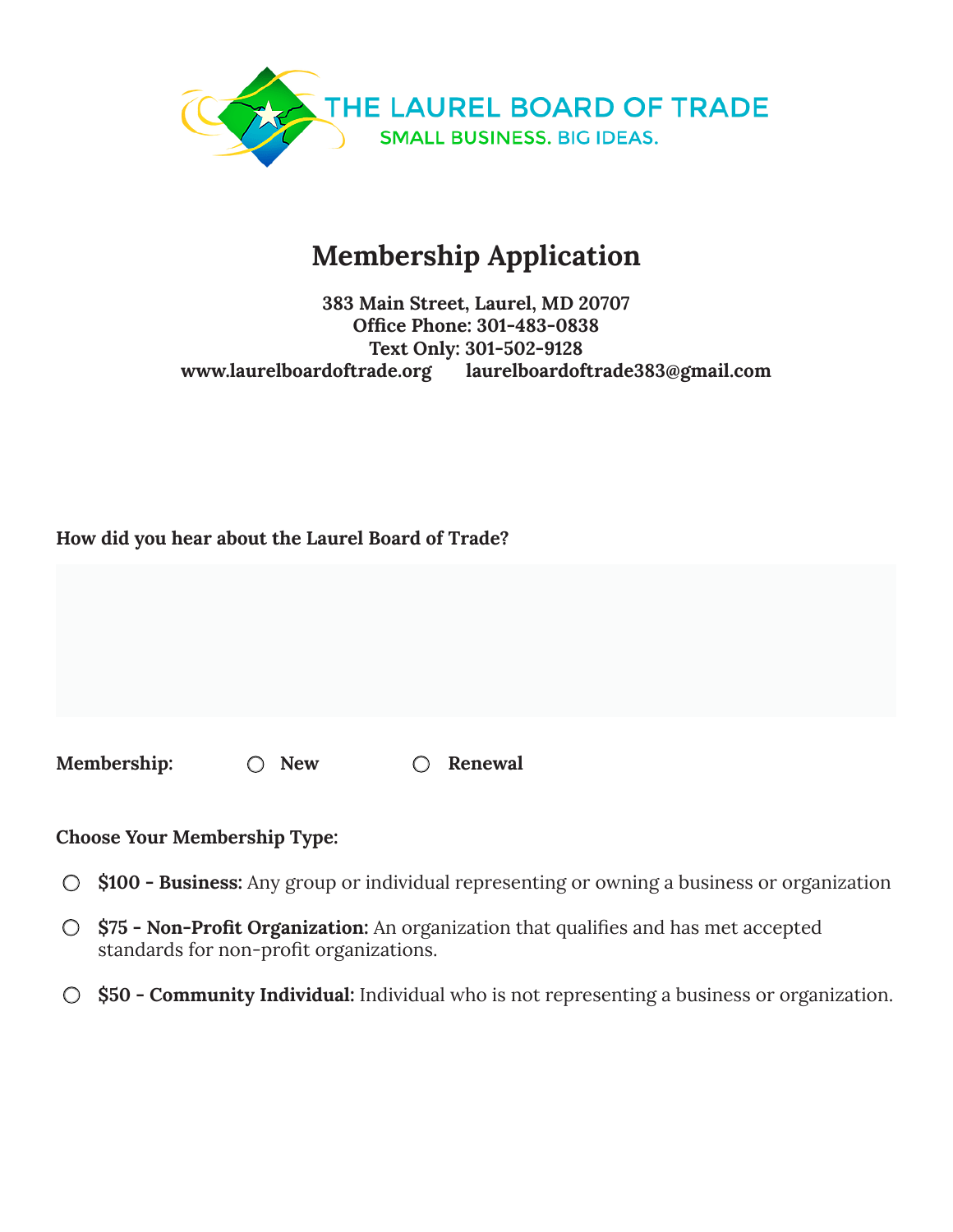| <b>Company Name:</b>    | <b>Your Name:</b>      |  |  |
|-------------------------|------------------------|--|--|
|                         | Title:                 |  |  |
|                         |                        |  |  |
| <b>Mailing Address:</b> |                        |  |  |
|                         |                        |  |  |
| Email:                  | <b>Re-enter Email:</b> |  |  |
| Phone:                  | <b>Re-enter Phone:</b> |  |  |
| Fax:                    | Website:               |  |  |

# SPONSORSHIP DONATIONS:

We will add the business sponsors of events to our marketing platforms.

| <b>Main Street Festival:</b>                           | <b>Business Forums:</b>                                  | <b>Trick or Treat on Main Street:</b>                        |
|--------------------------------------------------------|----------------------------------------------------------|--------------------------------------------------------------|
| No Thanks<br>O<br>$\bigcirc$ \$250<br>$\bigcirc$ \$500 | No Thanks<br>$\bullet$ \$25<br><b>Custom Amount</b><br>O | No Thanks<br>S <sub>15</sub><br>O.<br><b>Custom Amount</b>   |
| <b>O</b> Custom Amount<br><b>Back 2 School:</b>        | LARS Christmas / Adopt-A-Family:                         | <b>Public Service Appreciation Luncheon:</b>                 |
| No Thanks<br>$\circ$<br><b>O</b> Custom Amount         | No Thanks<br><b>Q</b> Custom Amount                      | <b>O</b> No Thanks<br>$\bullet$ \$50<br><b>Custom Amount</b> |

# Total:

The name associated with your preferred form of payment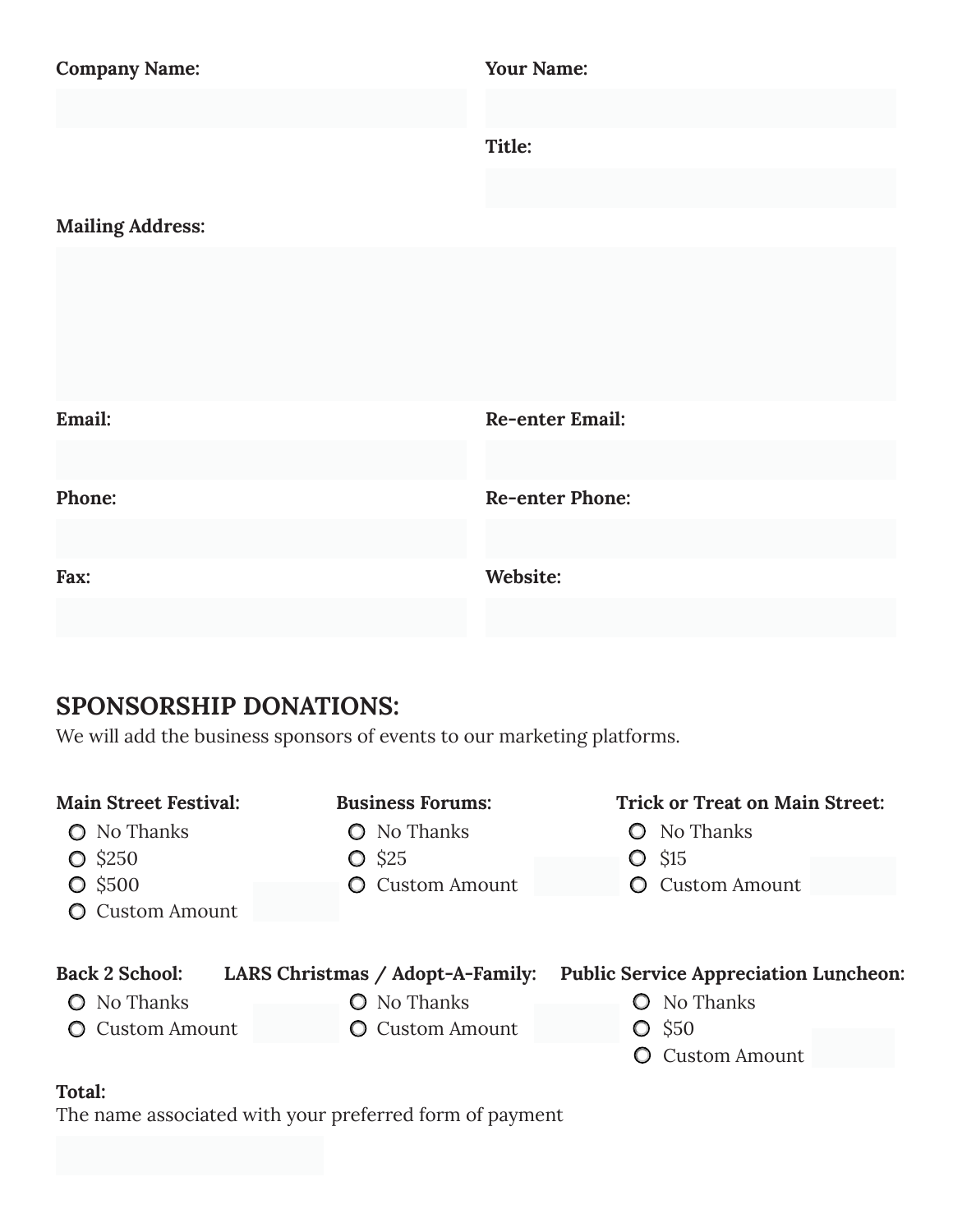#### Would you be interested in hosting a Networking event at your buisness location?

O Yes O No

## Would you be interested in participating in writing an article in our newsletter?

O Yes O No

#### Description of Business or Non-Profit Organization:

Please describe your business in 300 words or less. What makes you or your business stand out from the others.

#### Member Directory Listing Information:

Please list how you would like to be displayed in our Member Directory - line by line, include your (Business Name, Contact, Address, Phone, Email, Website, Social Media URLs, email us a picture of your business/organization logo (jpeg).